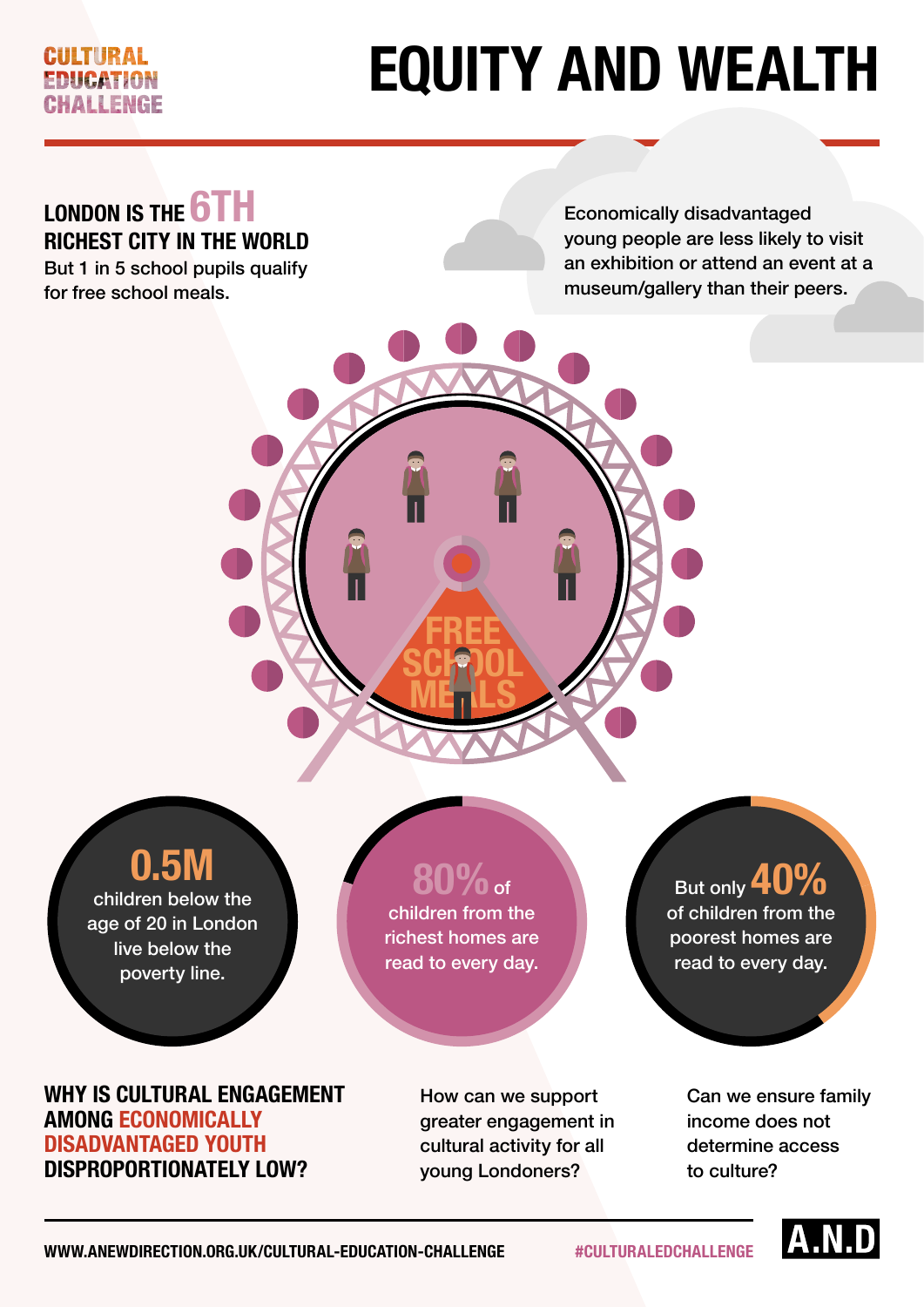## **EQUITY AND GEOGRAPHY** CULTURAL **EDIICAY/ON** HAI I FNGF **64% THE CREATIVE AND CULTURAL**  of school pupils live in **SECTOR IS PARTICULARLY DENSE**  outer London.**WITHIN CENTRAL LONDON.** A. a<br>Heb **2 IN 5 1** IN 5 Londoners aged Londoners under between 11–25 have not 19 say that been to an art exhibition theatres and art or live music event in centres are difficult the last year. to get to.

### **HOW CAN WE ENSURE ACCESSIBILITY TO CULTURAL RESOURCES FOR ALL YOUNG LONDONERS?**

Can we refocus London's cultural offerings based on where young people live?

Can we ensure that future cultural plans consider accessibility for all young people?

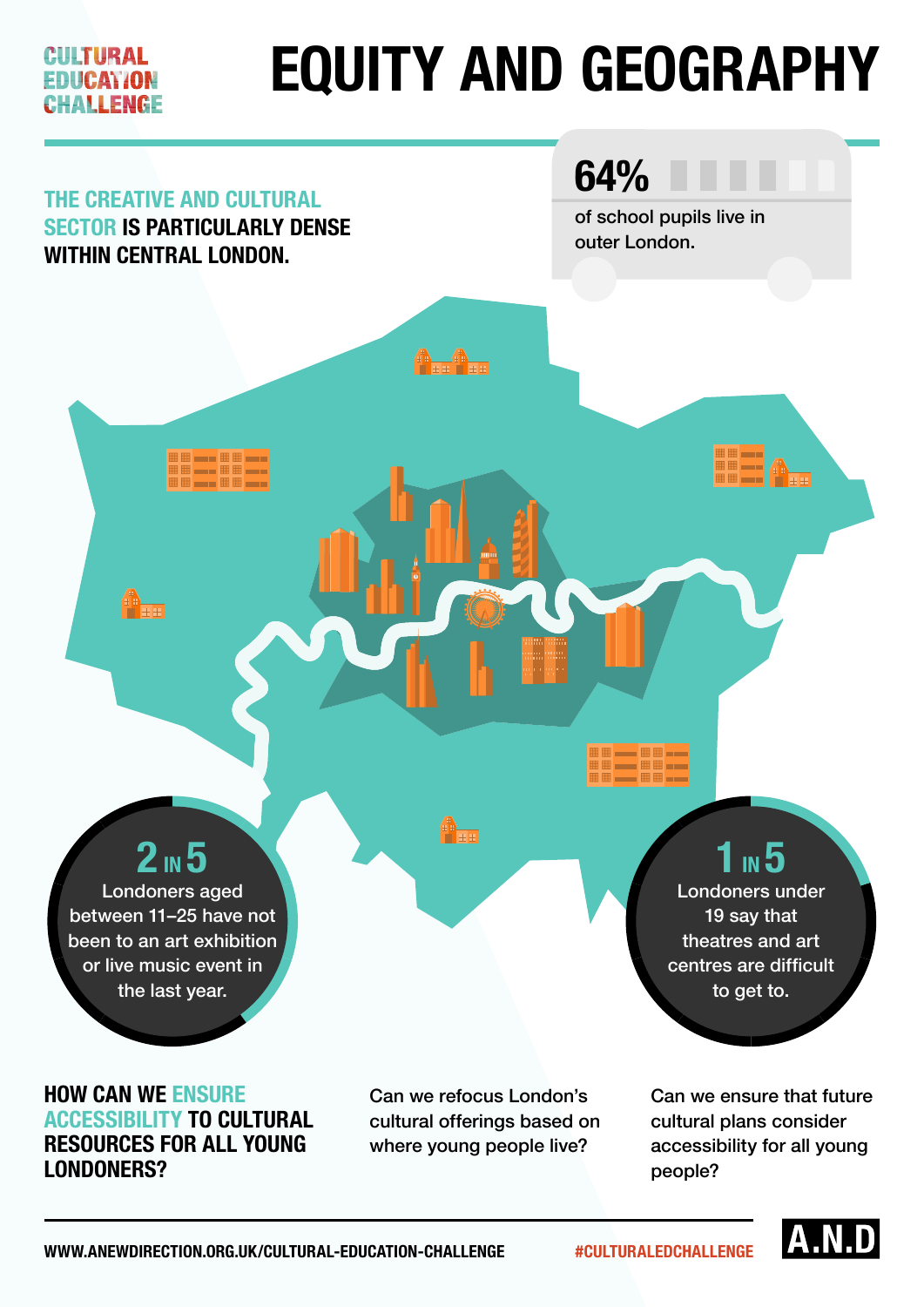## **INFLUENCE AND DIVERSITY**

## **WHAT IS ARTS & CULTURE TO YOUNG PEOPLE (AGED 13–19)?**

**CULTURAL EDIICATION** CHALLENGE

> "The term 'arts & culture' doesn't alienate me personally but I think for a lot of teenagers in London it would and it's not really seen as a cool thing to do." (18yrs)

The strongest spontaneous associations with

## **'ARTS'**

Visual arts (Painting and drawing) Performing arts (Dance and music)

The strongest spontaneous associations with

## **'CULTURE'**

Food & drink (28%) Religious events (21%) Music (15%) Fashion (14%)

#### **CAN WE COMMUNICATE ARTS & CULTURE MORE EFFECTIVELY?**

Can we ensure young people are better able to influence what arts and cultural organisations do?

mmmm mmm

Uts&Gulturez

Can we build cultural provision that children and young people want?

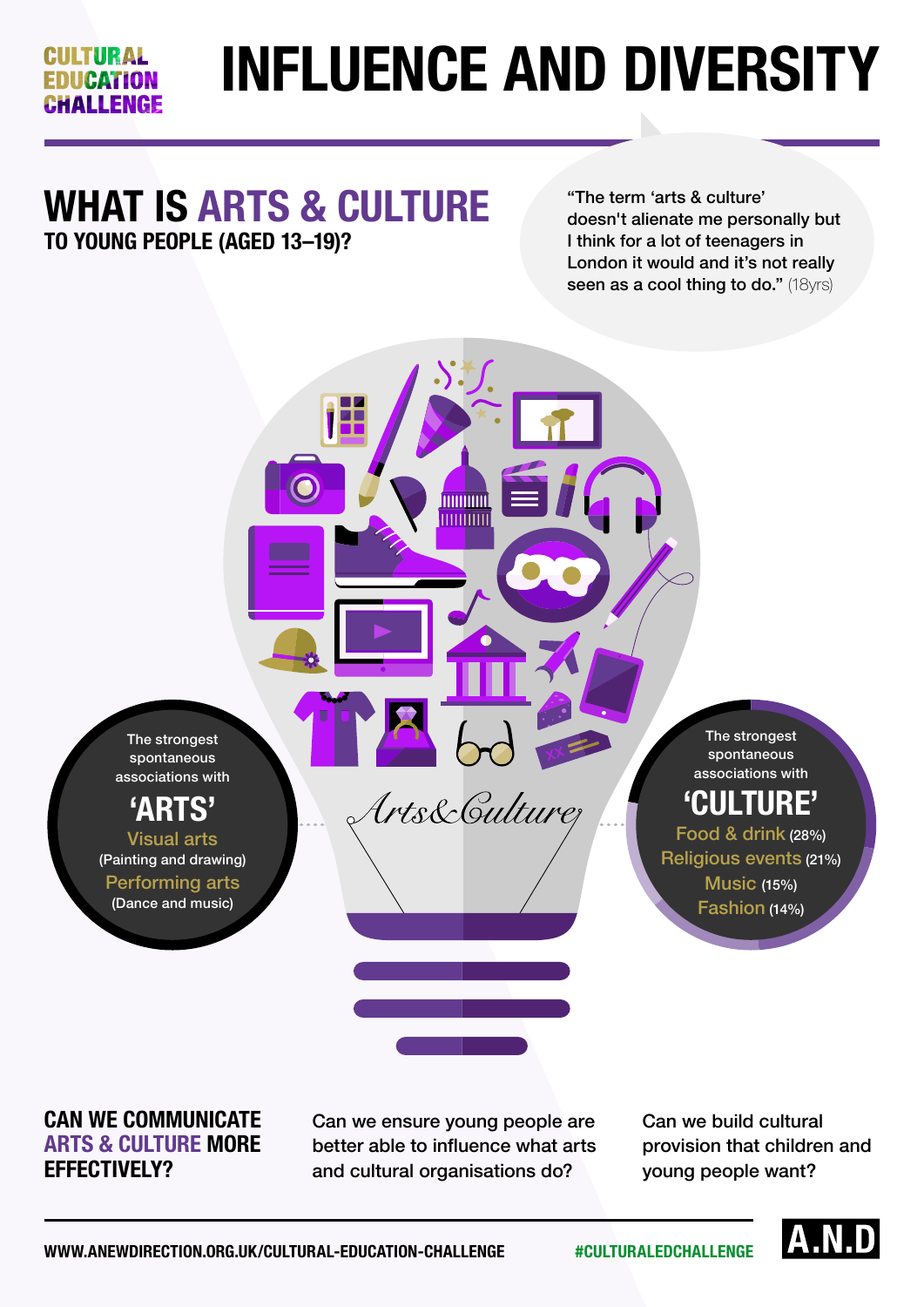### CULTURAL EDUCATION **CHALLENGE**

# **ENTRY TO EMPLOYMENT**



**HOW DO WE ATTRACT AND FACILITATE YOUNG LONDONERS INTO CREATIVE CAREERS?** 

Can we ensure all young people benefit from the growth and employment opportunity in creative and cultural industries?

Can we break down existing barriers to secure greater diversity within London's creative and cultural sectors?

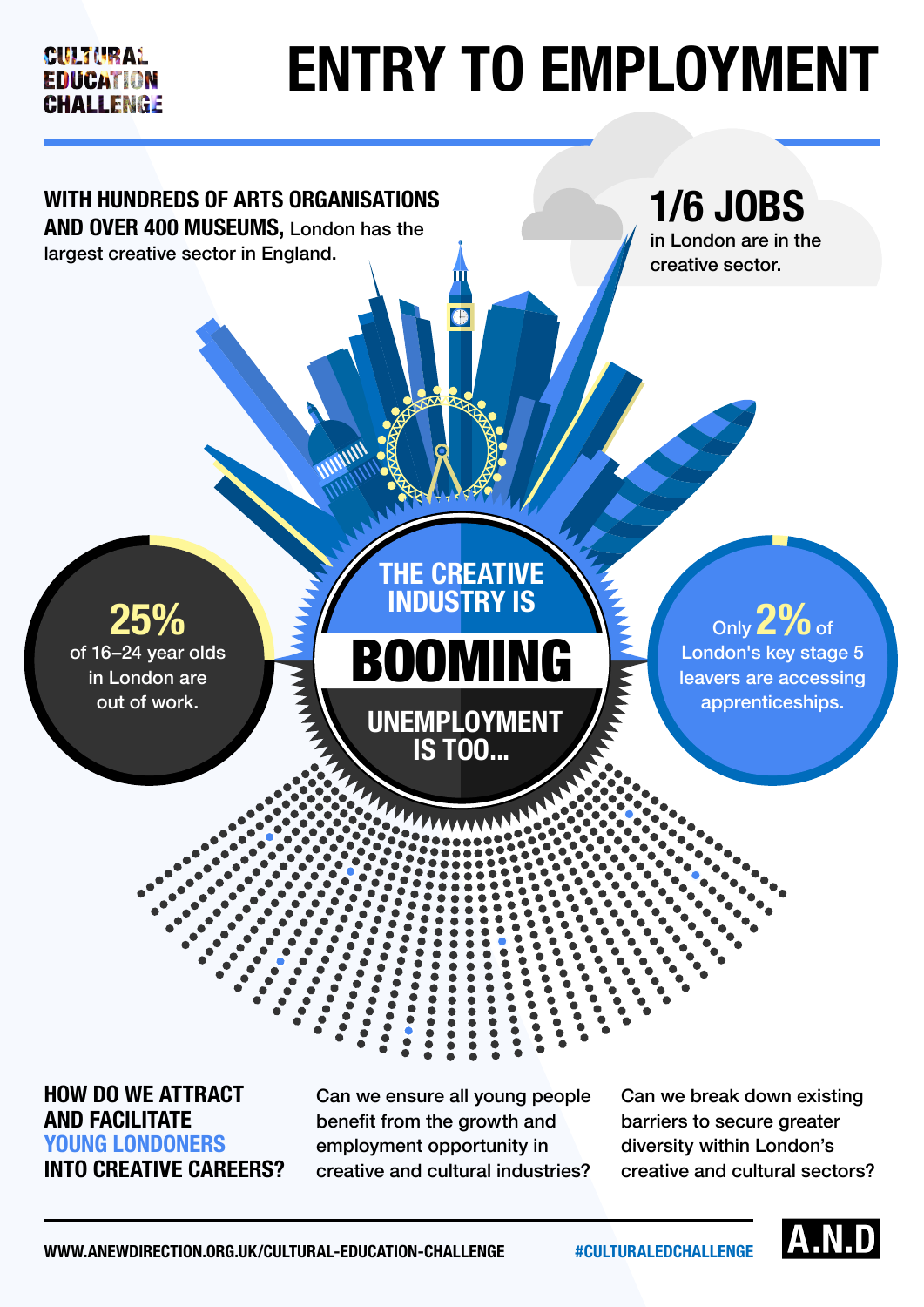#### **NEW LONDON AND NEW SCHOOLS** GULTURAL **EDUCATION** AI I FNGF  $(1)$

## **330,000 MORE PEOPLE IN LONDON**

since 2008. From 2011–2021 the population is expected to rise by 1million.

**90,000** extra school places needed in 2015–2016.



### **HOW DO WE ENSURE CULTURAL EDUCATION IS PART OF THE FOUNDATION FOR LONDON'S GROWTH AND DEVELOPMENT?**

Can we create new models of working which cement the provision of cultural education for all?

How can cultural education be permanently woven into future regeneration and planning agendas?